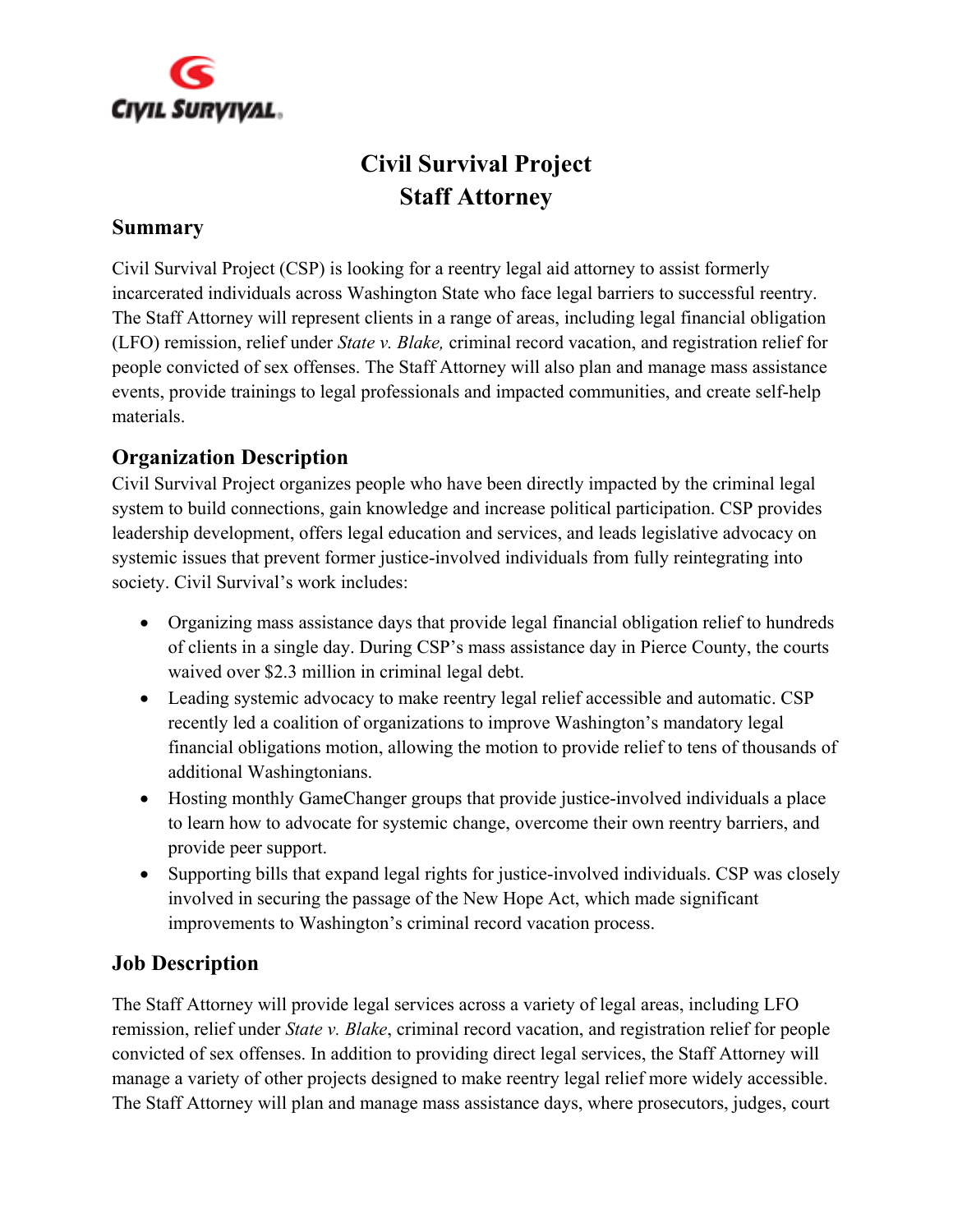staff and public defense work in partnership to offer LFO and *Blake* relief to hundreds of people in a single day. The Staff Attorney will also present periodic trainings to impacted communities and legal professionals on a variety of reentry legal aid topics. In order to help make reentry relief accessible to people without a lawyer, the Staff Attorney will also help maintain and expand a library of reentry legal aid self-help materials on Civil Survival's website. The Staff Attorney will work in close partnership with other legal aid organization in community groups, attending regular organizing meetings to ensure that attorneys across the state are providing the highest quality legal services to their clients. Finally, the Staff Attorney will help with a variety of other projects, including, but not limited to, appellate advocacy, policy advocacy, and intern supervision.

The ideal candidate will be excited to directly assist clients with reentry legal aid needs, while also creating and managing systems, such as mass assistance days, that offer opportunities for widescale relief. Experience in reentry legal aid is preferred, but not required. Strong candidates will have experience managing legal assistance programs and relationships with key external stakeholders, including court personnel, other attorneys, and communities directly affected by the criminal legal system. The ideal candidate will be motivated to help those most frequently disadvantaged by the criminal legal systems including those with disabilities, people of color, and individuals who face the greatest barriers to self-advocacy.

The Staff Attorney will work on a team of eight, which will include four staff attorneys, one paralegal, one legal assistant, one senior attorney and one legal and policy director.

People of color, those directly impacted by the criminal legal system, people who identify as queer, trans, lesbian, gay, or bisexual, and those with disabilities are strongly encouraged to apply.

#### **Qualifications**

- Member, in good standing, of the Washington State Bar Association (WSBA); or ability to quickly obtain APR 8(c) admission, with full WSBA admission by Fall 2022.
- The ability to independently and efficiently learn new legal practice areas and offer representation with a high level of competence.
- Experience in some or all the following practice areas is preferred (but not required): legal financial obligation relief, criminal record vacation, relief under *State v. Blake*, relief from registration for those convicted of sex offenses, gun rights restoration, and appellate advocacy.
- Strong legal research and writing skills.
- Experience creating self-help materials and presenting self-help trainings to impacted communities is preferred.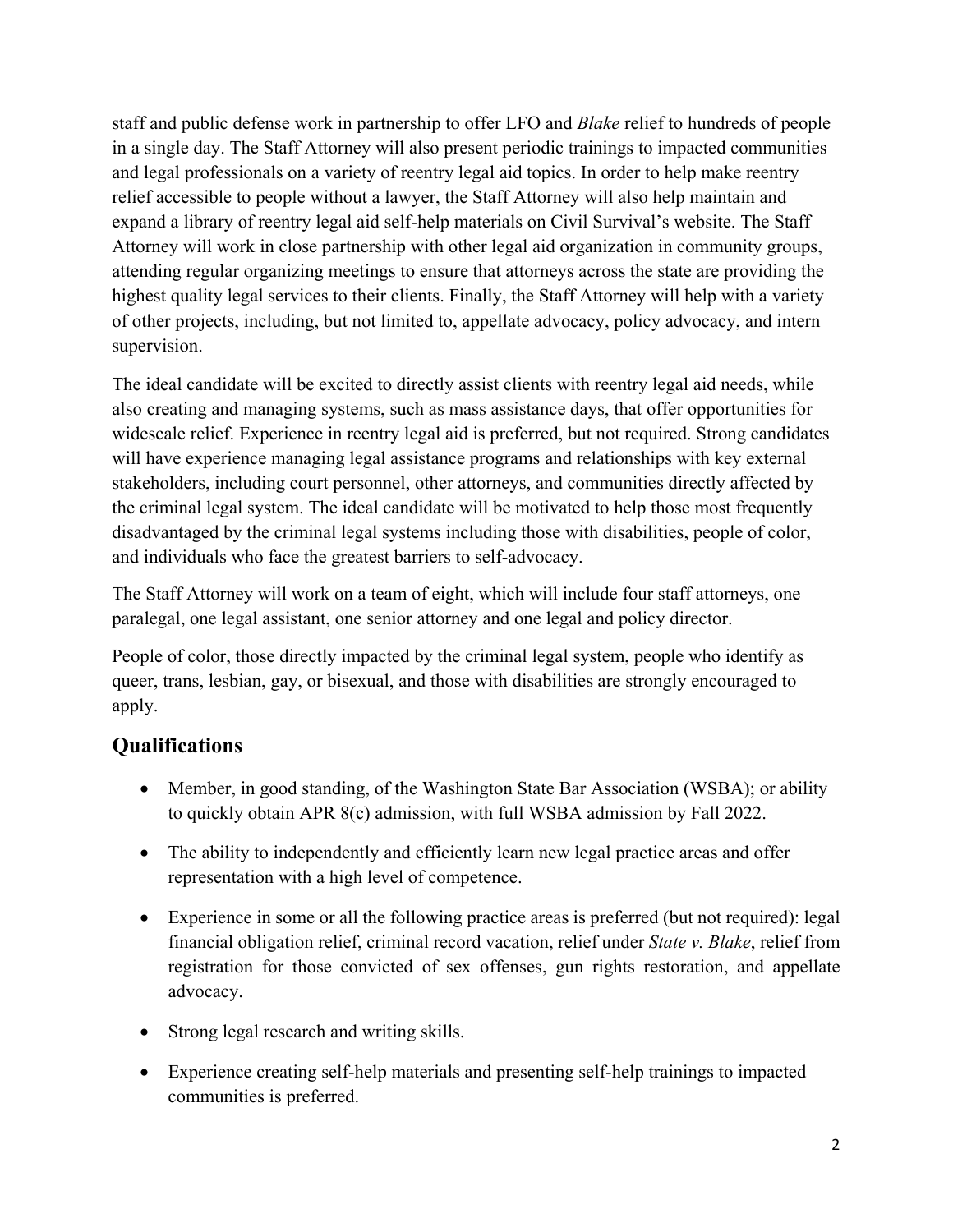- Policy advocacy and organizing skills are preferred (but not required), including the ability to analyze legislation, court rules, and administrative procedures.
- Strong organization skills. The Staff Attorney should be able to manage multiple projects, ensuring that tasks are completed in a timely manner and lower-priority items do not slip through the cracks.
- Ability to take a project from conception through planning to completion. Ability to balance taking the initiative with ensuring that internal and external stakeholders are included in program discussions.
- Familiarity and strong relationships with local policymakers, community leaders, and marginalized communities are preferred (but not required).
- A deep commitment to growth in a trauma-informed, anti-racist organization.
- An understanding and empathy with the stresses experienced by clients who are impacted by poverty, mental illness, disabilities, unstable housing, substance use disorder, domestic strife, and other barriers. Ability to help these clients engage in their own representation through the principles of harm-reduction—meeting clients where they are, in a way that is responsive to their specific needs.
- Demonstrated cultural competence and sensitivity in working with diverse clients, communities, and colleagues.
- Strong ability to work collaboratively is required. The successful applicant will have strong conflict management skills and be able to tactfully engage with external partners.

#### **Location**

All CSP staff work remotely. In-person work may be required to attend court hearings, meetings, and organizational retreats. Travel within Washington may be required. Applicants from all parts of Washington State are encouraged to apply.

#### **Compensation**

Salary range is \$71,663-\$113,981 depending on experience. Within the position salary range, salary increases annually. An additional annual cost of living increase is provided at the discretion of the Board of Directors. Benefits include:

- 401k match of up to 4% of salary, beginning after six months of employment;
- Generous medical and dental benefits for employees and family members;
- 17 paid holidays, including the week between Christmas and New Year's Day;
- 15 days vacation, accrued annually, increasing to 20 days vacation, accrued annually;
- 12 personal days, accrued annually; and